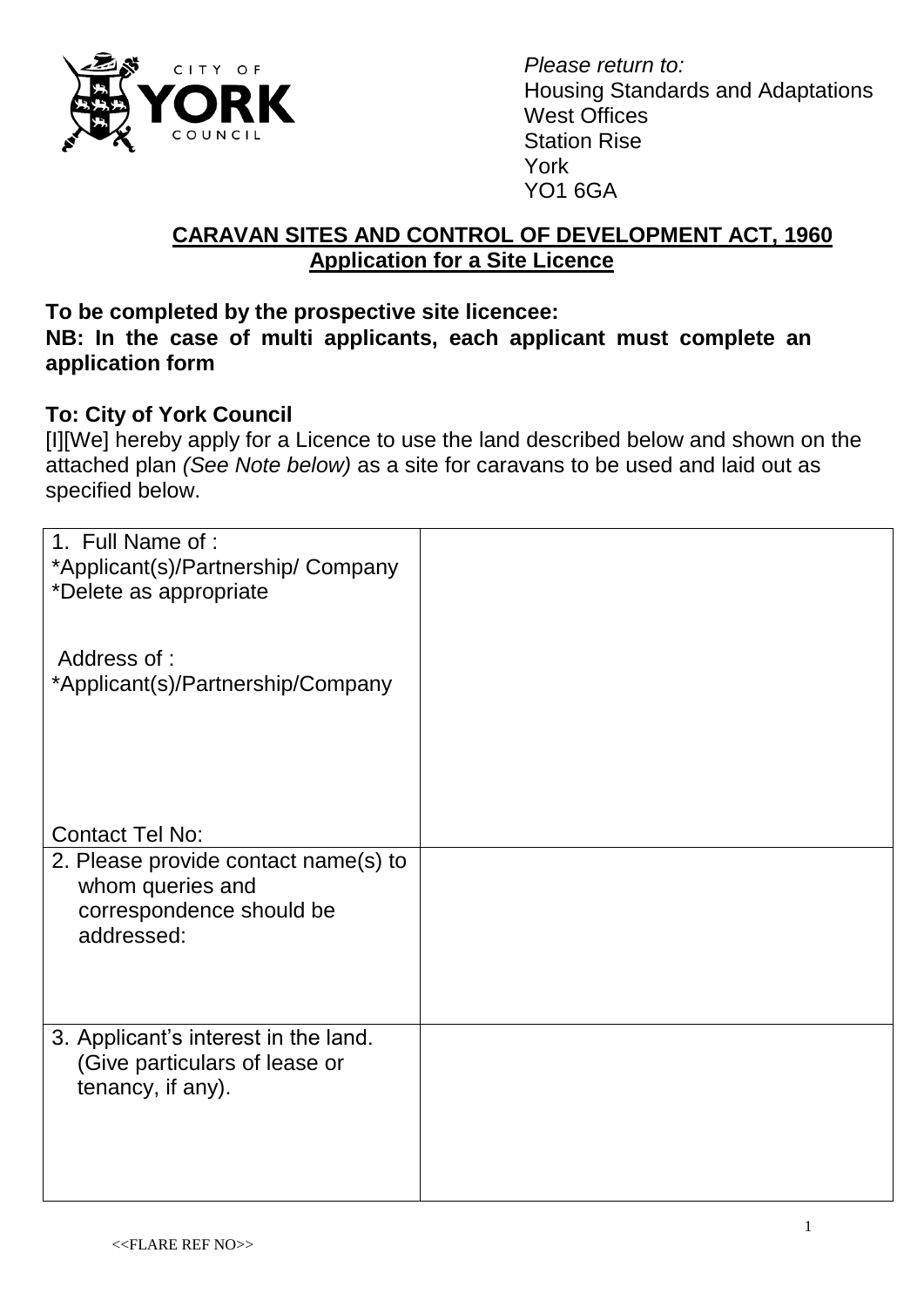| 4. Address or description of site for<br>which site licence is required.                                                                 |                                                                                                                                                             |
|------------------------------------------------------------------------------------------------------------------------------------------|-------------------------------------------------------------------------------------------------------------------------------------------------------------|
| 5. Acreage of site                                                                                                                       |                                                                                                                                                             |
| 6. State type of caravan site for<br>which site licence is required:<br>* Delete, as inappropriate                                       | *Permanent residential<br>*Seasonal, between the following dates in<br>each year<br>*For touring caravans only, between the<br>following dates in each year |
| 7. State maximum number of<br>caravans proposed to be<br>stationed on the site at anyone<br>time for the purpose of human<br>habitation. |                                                                                                                                                             |
| 8. Map reference number                                                                                                                  |                                                                                                                                                             |

# **NOTES:**

(1) A lay-out plan of the site to a scale of not less than 1/500 should be attached showing the boundaries of the site, the positions of caravan standings, and (where appropriate):

| Roads and footpaths                       | <b>Recreation spaces</b> |
|-------------------------------------------|--------------------------|
| Toilet blocks, stores and other buildings | Fire points              |
| Foul and surface water drainage           | Parking spaces           |

Water supply

The plan should distinguish between facilities already provided and facilities proposed.

(2) A caravan site already being in use on or before 9 March 1960 does not give any exemption from the requirement of the 1960 Act that planning permission must be obtained before a licence can be issued.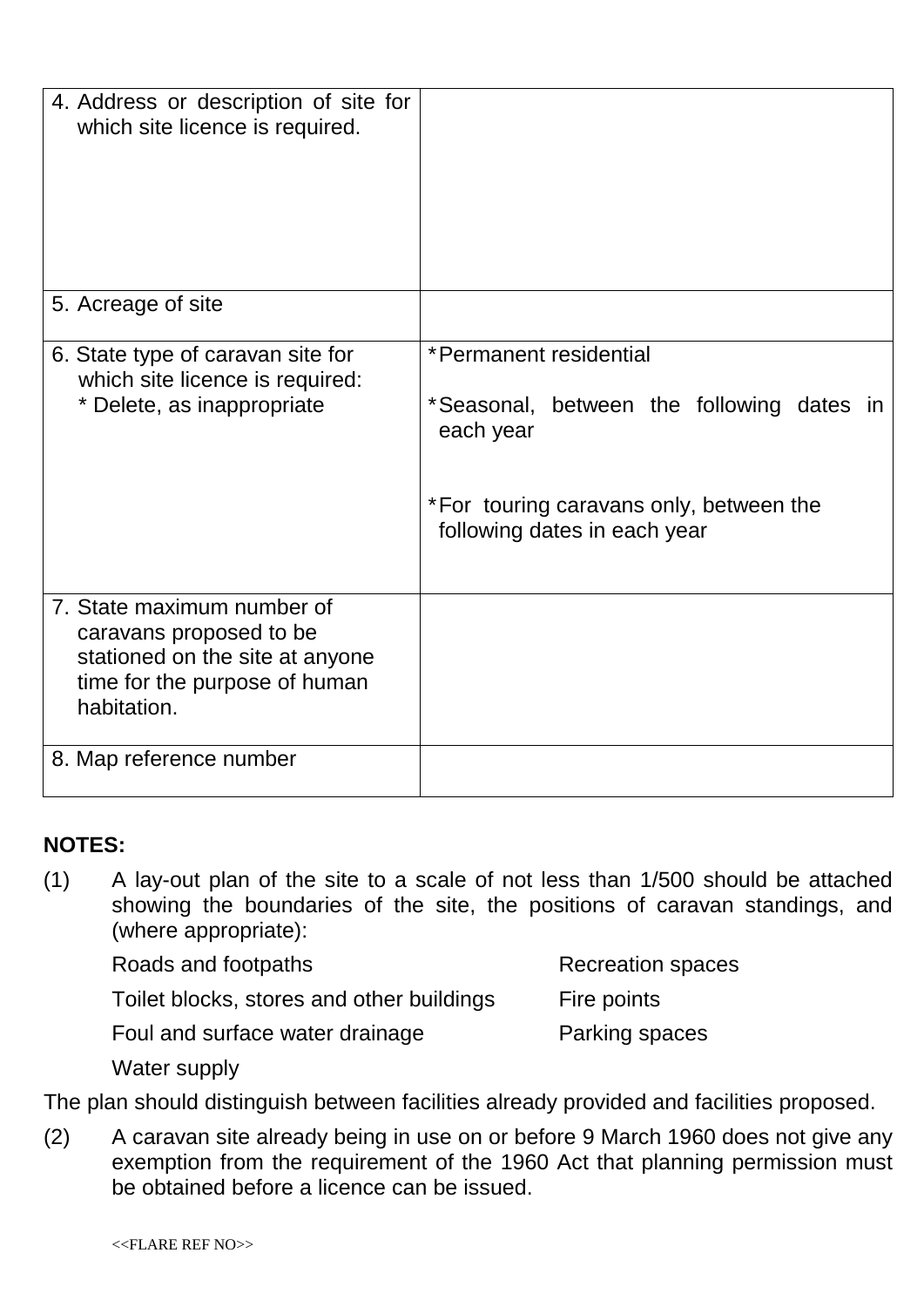|  | 9. Give details of the arrangements for: refuse disposal and for sewage and waste<br>water disposal. (*delete as appropriate) |
|--|-------------------------------------------------------------------------------------------------------------------------------|
|  | a) Main water supply: *(Mains) (Private source) (Connected to caravan)                                                        |
|  |                                                                                                                               |
|  | b) Waste water disposal:*(By connection to drainage system) (By emptying at                                                   |
|  |                                                                                                                               |
|  |                                                                                                                               |
|  |                                                                                                                               |
|  | d) Refuse disposal: (Bins) (Skip for Council) (Private to caravan)                                                            |
|  |                                                                                                                               |
|  | e) Sanitary accommodation: (Water closet) (Chemical closet) (Within the                                                       |
|  |                                                                                                                               |
|  |                                                                                                                               |
|  |                                                                                                                               |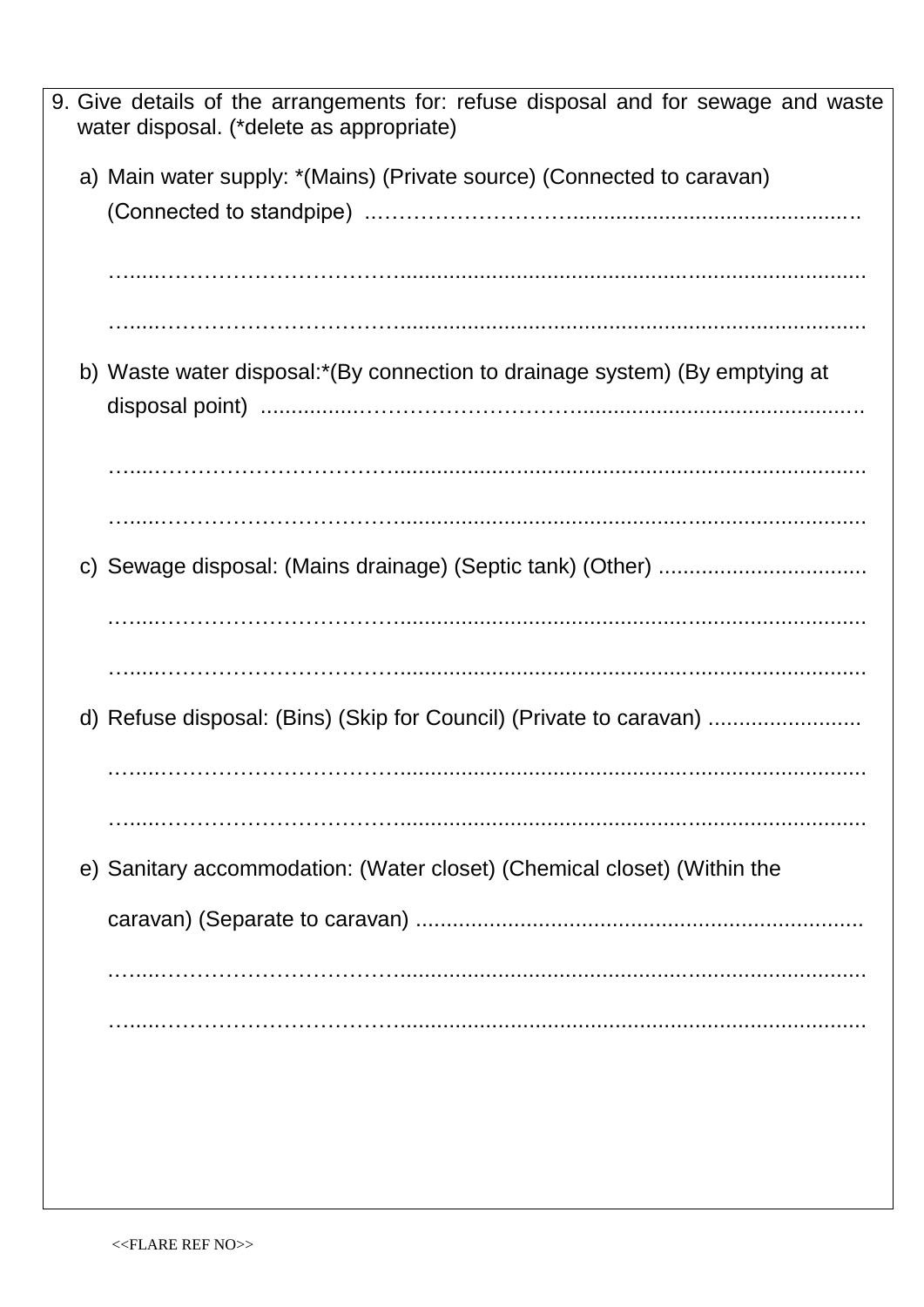| 10. Has planning permission for the site been obtained from the local planning<br>authority?                                                                                                       |  |  |  |  |  |
|----------------------------------------------------------------------------------------------------------------------------------------------------------------------------------------------------|--|--|--|--|--|
| If so, state $-$                                                                                                                                                                                   |  |  |  |  |  |
|                                                                                                                                                                                                    |  |  |  |  |  |
|                                                                                                                                                                                                    |  |  |  |  |  |
|                                                                                                                                                                                                    |  |  |  |  |  |
|                                                                                                                                                                                                    |  |  |  |  |  |
| Note: Please provide details of planning permissions/certificates of lawfulness from<br>the local planning authority, in relation to unit numbers permitted on site, and site<br>occupation dates. |  |  |  |  |  |
| 11. For what purpose is the land otherwise used?                                                                                                                                                   |  |  |  |  |  |
| 12. Has the applicant held a site licence which has been revoked at any time in the<br>last three years?                                                                                           |  |  |  |  |  |
| 13. Have you been prosecuted under the Caravan Sites & Control of Development<br>Act 1960 for:                                                                                                     |  |  |  |  |  |
| a) Operating a site without a licence: YES/NO                                                                                                                                                      |  |  |  |  |  |
| b) Breach of licence conditions: YES/NO                                                                                                                                                            |  |  |  |  |  |
| If 'YES' to either a or b provide details of:                                                                                                                                                      |  |  |  |  |  |
| Name and address of relevant site<br>i)                                                                                                                                                            |  |  |  |  |  |
|                                                                                                                                                                                                    |  |  |  |  |  |
|                                                                                                                                                                                                    |  |  |  |  |  |
|                                                                                                                                                                                                    |  |  |  |  |  |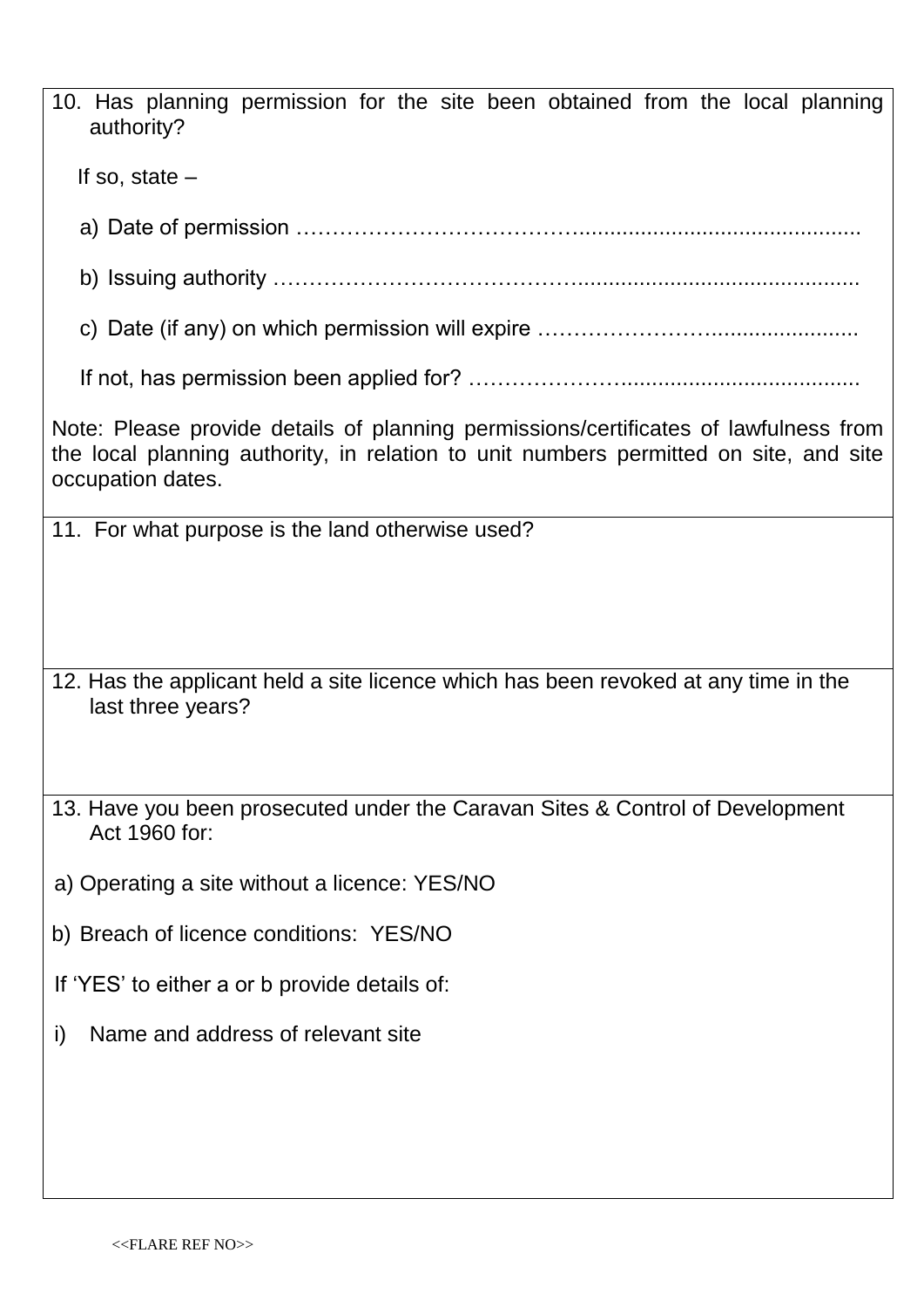| ii)<br>Date of prosecution                                                                                                                       |  |  |  |
|--------------------------------------------------------------------------------------------------------------------------------------------------|--|--|--|
| iii)<br>Amount of fine(s) imposed                                                                                                                |  |  |  |
| iv)<br>Nature of offence(s)                                                                                                                      |  |  |  |
|                                                                                                                                                  |  |  |  |
|                                                                                                                                                  |  |  |  |
| FOR CARAVAN SITES ALREADY IN USE ON OR BEFORE 9 MARCH 1960<br>WITHOUT PLANNINGPERMISSION FROM THE LOCAL PLANNING AUTHORITY                       |  |  |  |
| 15. Is it claimed that the site has 'existing use rights' and does not require<br>permission? If so state the facts on which the claim is based. |  |  |  |
|                                                                                                                                                  |  |  |  |
| continue on separate paper if required<br>16. Was the site in use as a caravan site for the purposes of human habitation:                        |  |  |  |
|                                                                                                                                                  |  |  |  |
|                                                                                                                                                  |  |  |  |
|                                                                                                                                                  |  |  |  |
| continue on separate paper if required                                                                                                           |  |  |  |
| Please send copies of all relevant planning permissions with reference to unit<br>numbers permitted on site, and occupation dates.               |  |  |  |
| Please note: Failure to provide relevant planning permissions may result<br>in your application being delayed                                    |  |  |  |

| $<<$ FLARE REF NO $>>$ |  |
|------------------------|--|
|                        |  |